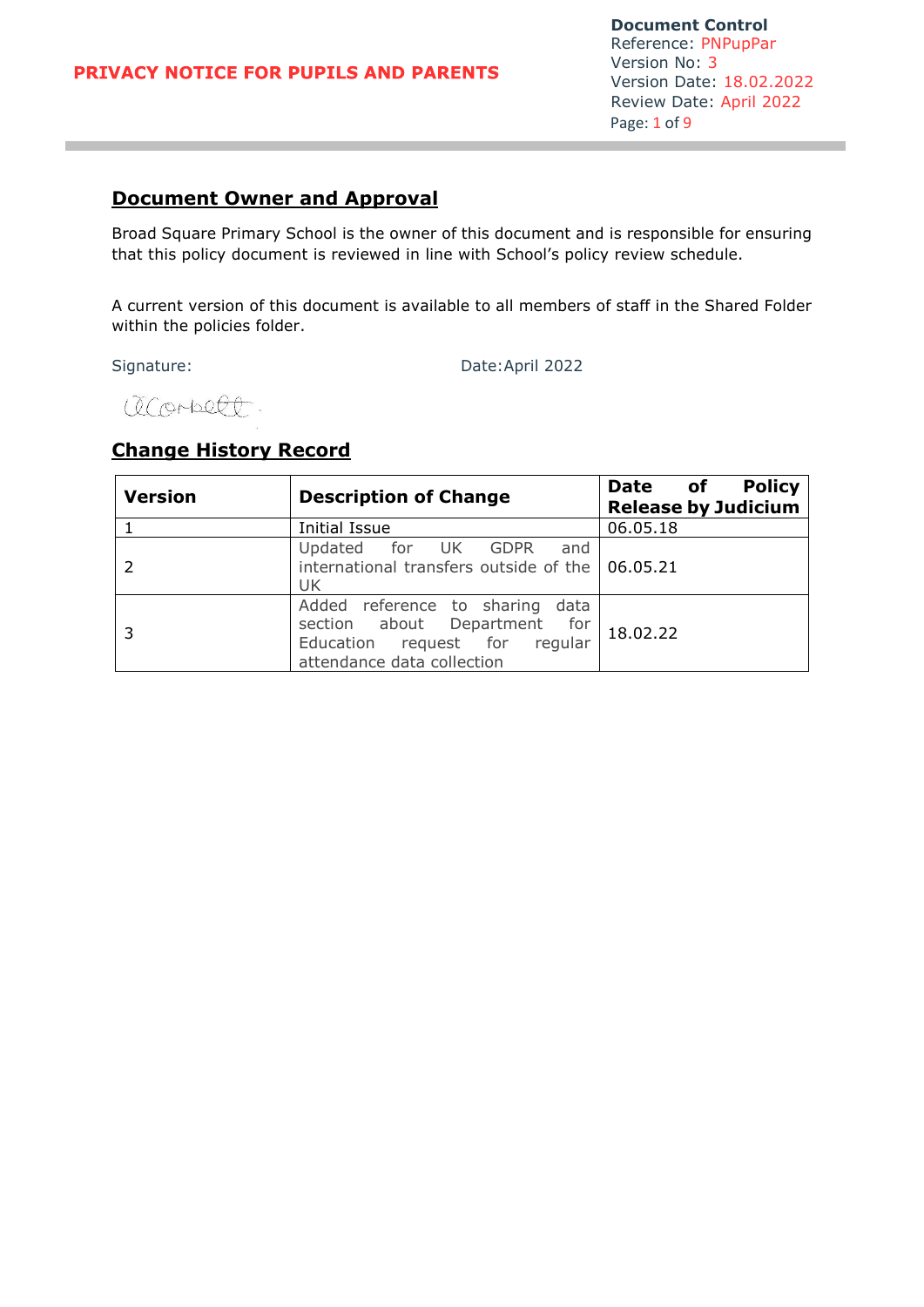This privacy notice describes how we collect and use personal information about pupils, in accordance with the UK General Data Protection Regulation (UK GDPR), section 537A of the Education Act 1996 and section 83 of the Children Act 1989.

Following Brexit, Regulation (EU) 2016/679, General Data Protection Regulation (GDPR) is retained EU law and known as UK GDPR. The UK GDPR sits alongside an amended version of the Data Protection Act 2018 that relate to general personal data processing, powers of the Information Commissioner and sanctions and enforcement. The GDPR as it continues to apply in the EU is known as EU GDPR.

#### **Who Collects This Information**

Broad Square Primary School is a "data controller." This means that we are responsible for deciding how we hold and use personal information about pupils and parents.

We may collect, store and use the following categories of personal information about you:

# **Categories of Pupil Information We Collect, Process, Hold and Share**

- Personal information such as name, pupil number, date of birth, gender and contact information;
- Emergency contact and family lifestyle information such as names, relationship, phone numbers and email addresses;
- Characteristics (such as ethnicity, language, nationality, country of birth and free school meal eligibility);
- Attendance details (such as sessions attended, number of absences and reasons for absence);
- Performance and assessment information;
- Behavioural information (including exclusions);
- Special educational needs information;
- Relevant medical information;
- Special categories of personal data (including ethnicity, relevant medical information, special educational needs information);
- Images of pupils engaging in school activities, and images captured by the School's CCTV system;
- Information about the use of our IT, communications and other systems, and other monitoring information;
- Financial details;
- Recordings of pupils and/or parents from the School performances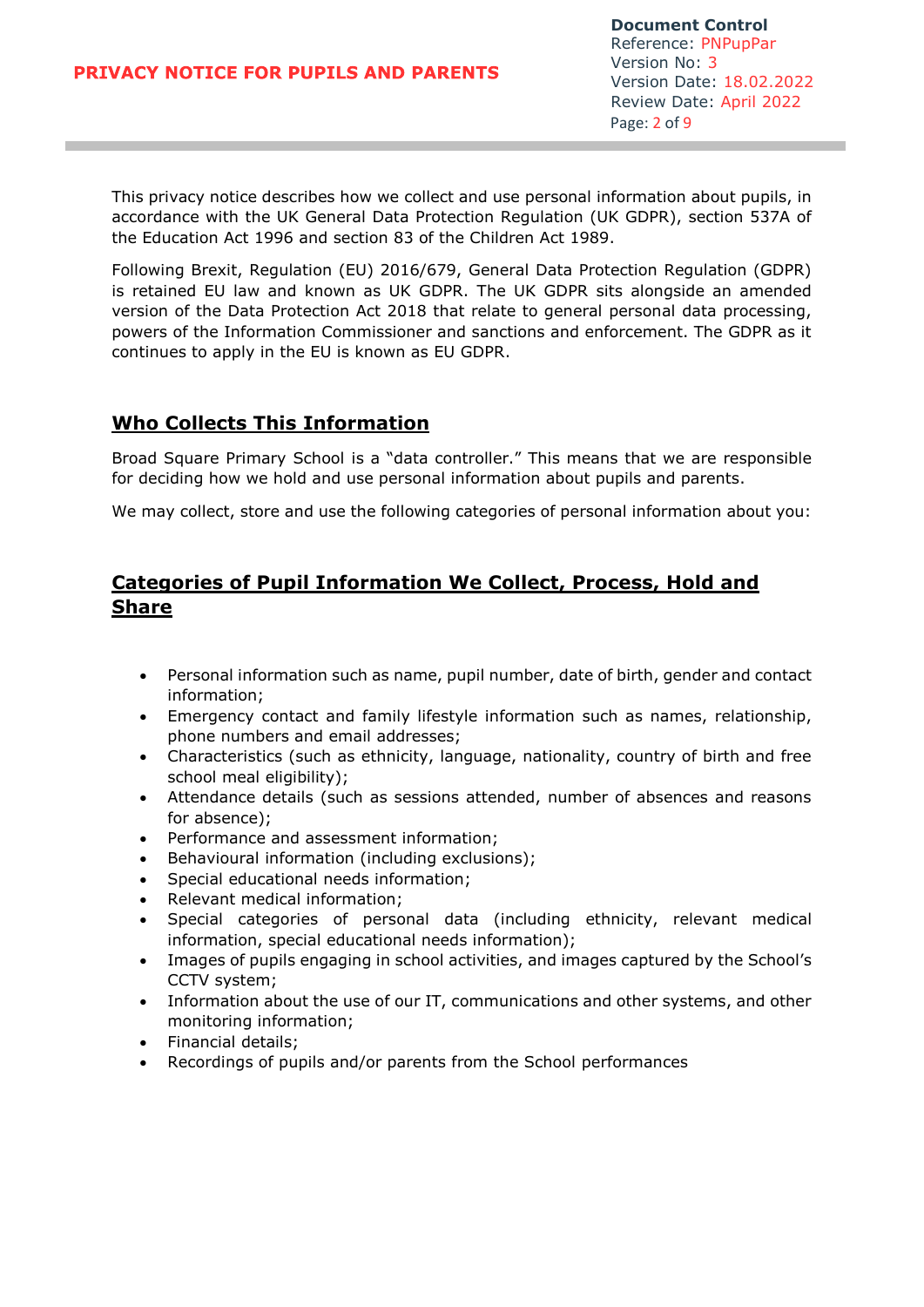# **Collecting this Information**

Whilst the majority of information you provide to us is mandatory, some of it is provided to us on a voluntary basis. In order to comply with the UK General Data Protection Regulation, we will inform you whether you are required to provide certain pupil information to us or if you have a choice in this.

It is important that the personal information we hold about you is accurate and current. Please keep us informed if your personal information changes during your working relationship with us.

#### **How We Use Your Personal Information**

We hold pupil data and use it for:

- Pupil selection (and to confirm the identity of prospective pupils and their parents);
- Providing education services and extra-curricular activities to pupils, and monitoring pupils' progress and educational needs;
- Informing decisions such as the funding of schools;
- Assessing performance and to set targets for schools;
- Safeguarding pupils' welfare and providing appropriate pastoral (and where necessary medical) care;
- Support teaching and learning;
- Giving and receive information and references about past, current and prospective pupils, and to provide references to potential employers of past pupils;
- Managing internal policy and procedure;
- Enabling pupils to take part in assessments, to publish the results of examinations and to record pupil achievements;
- To carry out statistical analysis for diversity purposes;
- Legal and regulatory purposes (for example child protection, diversity monitoring and health and safety) and to comply with legal obligations and duties of care;
- Enabling relevant authorities to monitor the school's performance and to intervene or assist with incidents as appropriate;
- Monitoring use of the school's IT and communications systems in accordance with the school's IT security policy;
- Making use of photographic images of pupils in school publications, on the school website and on social media channels;
- Security purposes, including CCTV; and
- Where otherwise reasonably necessary for the school's purposes, including to obtain appropriate professional advice and insurance for the school.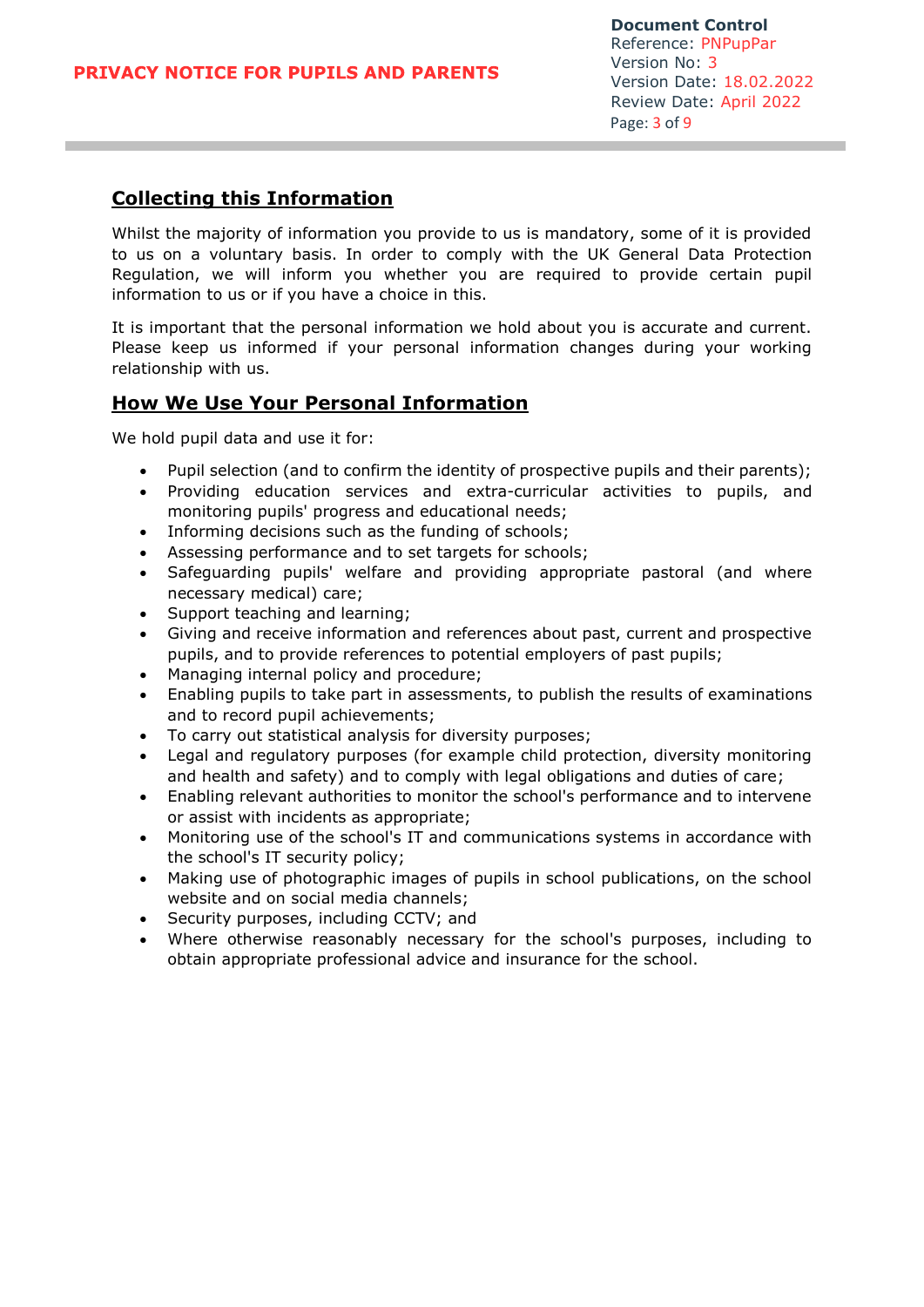#### **The Lawful Bases on which we use this Information**

We will only use your information when the law allows us to. Most commonly, we will use your information in the following circumstances:

- Consent: the individual has given clear consent to process their personal data for a specific purpose;
- Contract: the processing is necessary for a contract with the individual;
- Legal obligation: the processing is necessary to comply with the law (not including contractual obligations);
- Vital interests: the processing is necessary to protect someone's life.
- Public task: the processing is necessary to perform a task in the public interest or for official functions, and the task or function has a clear basis in law; and
- The Education Act 1996: for Departmental Censuses 3 times a year. More information can be found at: [https://www.gov.uk/education/data-collection-and](https://www.gov.uk/education/data-collection-and-censuses-for-schools)[censuses-for-schools.](https://www.gov.uk/education/data-collection-and-censuses-for-schools)

We need all the categories of information in the list above primarily to allow us to comply with legal obligations. Please note that we may process information without knowledge or consent, where this is required or permitted by law.

## **Sharing Data**

We may need to share your data with third parties where it is necessary. There are strict controls on who can see your information. We will not share your data if you have advised us that you do not want it shared unless it's the only way we can make sure you stay safe and healthy or we are legally required to do so.

We share pupil information with:

- the Department for Education (DfE) on a statutory basis under section 3 of The Education (Information About Individual Pupils) (England) Regulations 2013;
- Ofsted:
- Other Schools that pupils have attended/will attend;
- NHS;
- Welfare services (such as social services);
- Law enforcement officials such as police, HMRC;
- Local Authority Designated Officer;
- Professional advisors such as lawyers and consultants;
- Support services (including insurance, IT support, information security);
- Providers of learning software such as e.g. Time Tables Rockstars, Grammasaurus etc and
- The Local Authority.

Recently the Department for Education have requested more regular data sharing on pupil attendance to help support those vulnerable and to assist with intervention strategies. Further information on how the Department for Education collects this data will be made available on the School website.

Information will be provided to those agencies securely or anonymised where possible.

The recipient of the information will be bound by confidentiality obligations, we require them to respect the security of your data and to treat it in accordance with the law.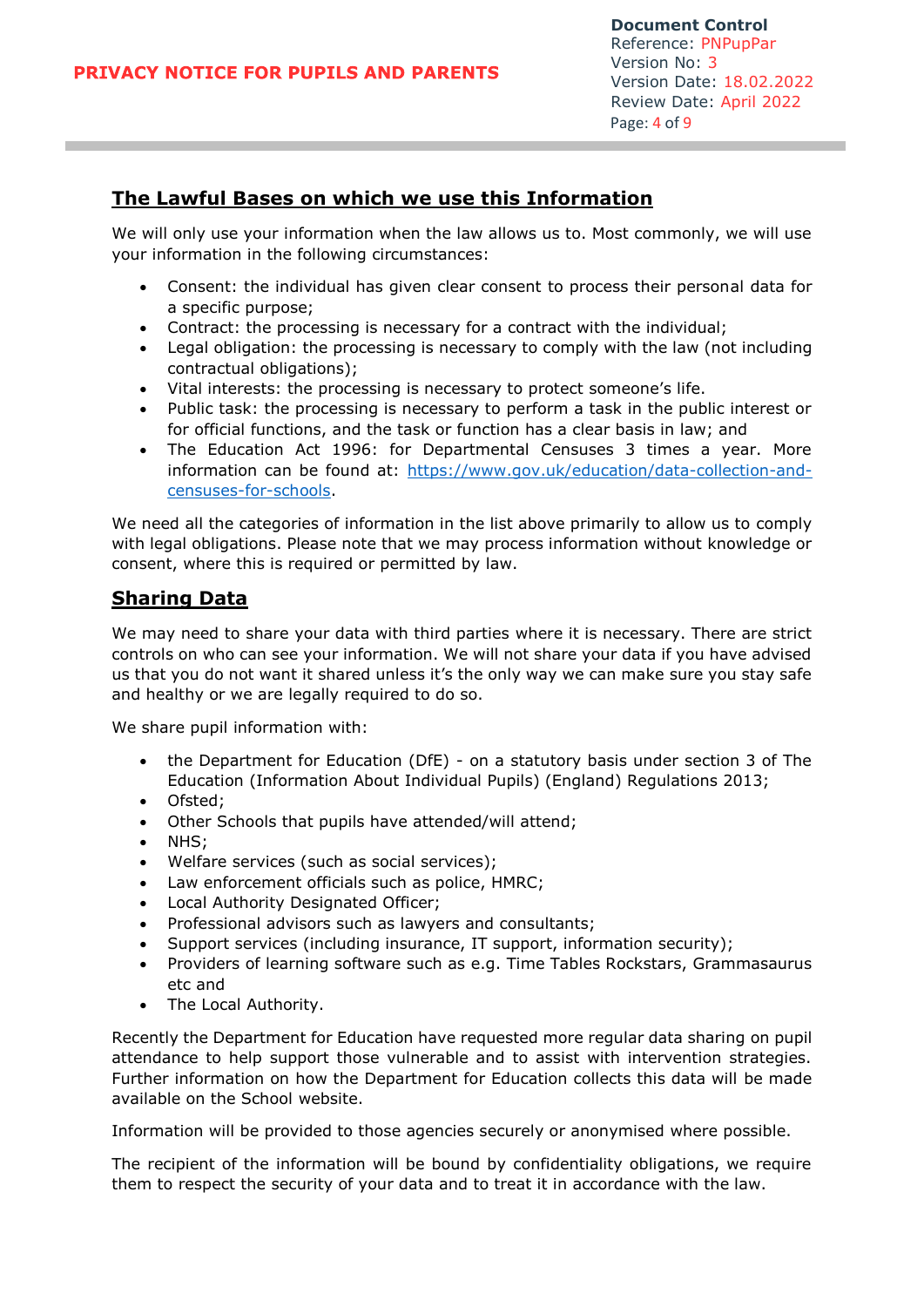We do not share information about our pupils with anyone without consent unless otherwise required by law.

# **Why we Share this Information**

For example, we share students' data with the DfE on a statutory basis which underpins school funding and educational attainment. To find out more about the data collection requirements placed on us by the DfE please go to https://www.gov.uk/education/datacollection-and-censuses-for-schools.

#### **Storing Pupil Data**

The School keep information about pupils on computer systems and sometimes on paper.

Except as required by law, the School only retains information about pupils for as long as necessary in accordance with timeframes imposed by law and our internal policy.

Full details on how long we keep personal data for is set out in our data retention policy, this can be found on the School's website.

## **Automated Decision Making**

Automated decision making takes place when an electronic system uses personal information to make a decision without human intervention. We are allowed to use automated decision making in limited circumstances.

Pupils will not be subject to automated decision-making, unless we have a lawful basis for doing so and we have notified you.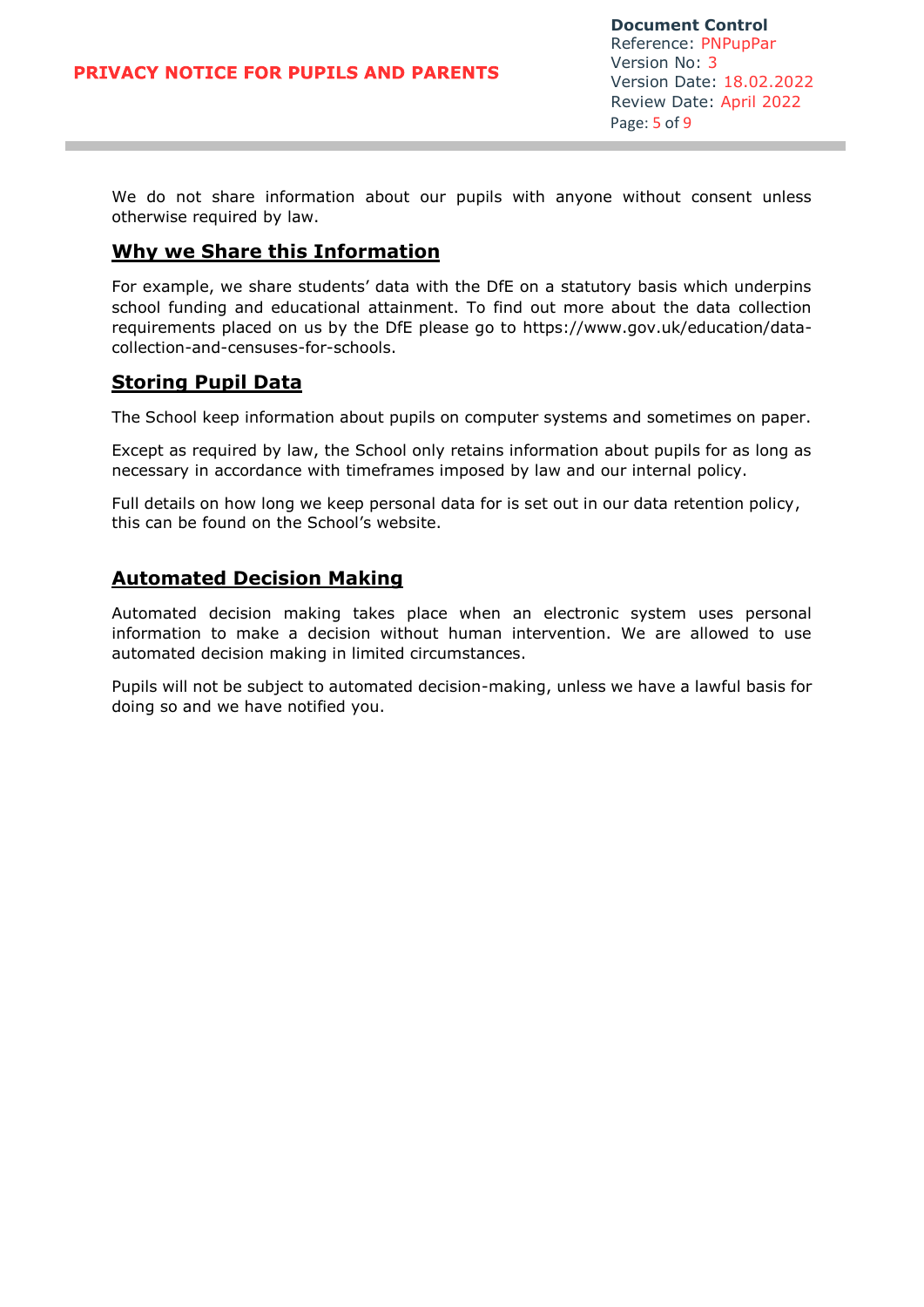# **Retention Periods**

Except as otherwise permitted or required by applicable law or regulation, the School only retains personal data for as long as necessary to fulfil the purposes they collected it for, as required to satisfy any legal, accounting or reporting obligations, or as necessary to resolve disputes.

Information about how we retain information can be found in our Data Retention policy. This document can be found on the school's website.

#### **Security**

We have put in place measures to protect the security of your information (i.e. against it being accidentally lost, used or accessed in an unauthorised way).

## **The National Pupil Database**

The NPD is owned and managed by the Department for Education and contains information about pupils in schools in England. It provides invaluable evidence on educational performance to inform independent research, as well as studies commissioned by the Department. It is held in electronic format for statistical purposes. This information is securely collected from a range of sources including schools, local authorities and awarding bodies.

We are required by law, to provide information about our pupils to the DfE as part of statutory data collections such as the school census and early years' census. Some of this information is then stored in the NPD. The law that allows this is the Education (Information About Individual Pupils) (England) Regulations 2013.

To find out more about the NPD, go to [https://www.gov.uk/government/publications/national-pupil-database-user-guide-and](https://www.gov.uk/government/publications/national-pupil-database-user-guide-and-supporting-information)[supporting-information.](https://www.gov.uk/government/publications/national-pupil-database-user-guide-and-supporting-information)

The department may share information about our pupils from the NPD with third parties who promote the education or well-being of children in England by:

- conducting research or analysis
- producing statistics
- providing information, advice or guidance

The Department has robust processes in place to ensure the confidentiality of our data is maintained and there are stringent controls in place regarding access and use of the data. Decisions on whether DfE releases data to third parties are subject to a strict approval process and based on a detailed assessment of:

- who is requesting the data
- the purpose for which it is required
- the level and sensitivity of data requested: and
- the arrangements in place to store and handle the data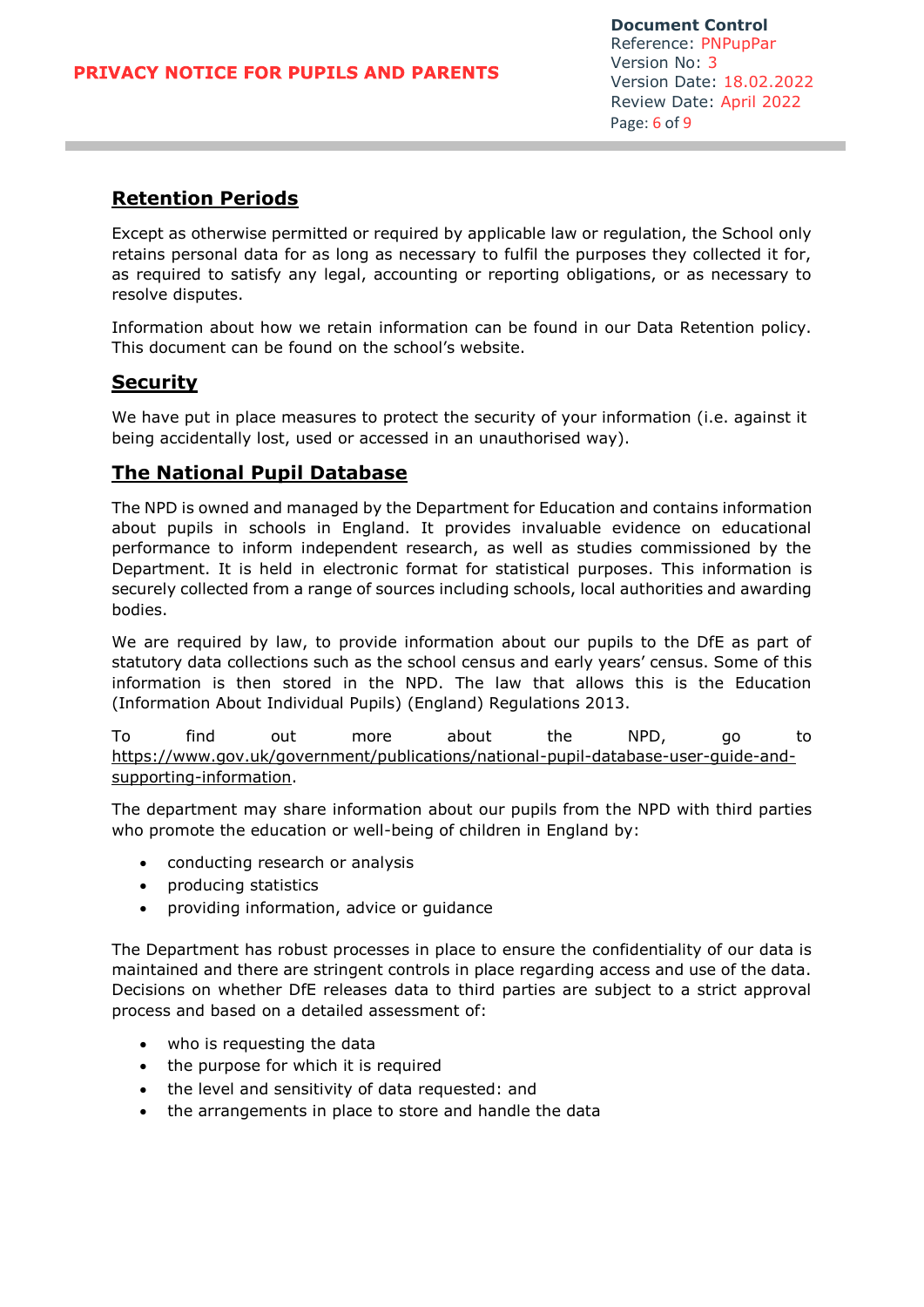To be granted access to pupil information, organisations must comply with strict terms and conditions covering the confidentiality and handling of the data, security arrangements and retention and use of the data.

For more information about the department's data sharing process, please visit: <https://www.gov.uk/data-protection-how-we-collect-and-share-research-data>

For information about which organisations the department has provided pupil information, (and for which project), please visit the following website: <https://www.gov.uk/government/publications/national-pupil-database-requests-received>

#### To contact DfE:<https://www.gov.uk/contact-dfe>

Under data protection legislation, parents and pupils have the right to request access to information about them that we hold. To make a request for your personal information, or be given access to your child's education record, contact Elaine Pike or Karen Palombella.

#### **Requesting Access to your Personal Data**

We may need to request specific information from you to help us confirm your identity and ensure your right to access the information (or to exercise any of your other rights). This is another appropriate security measure to ensure that personal information is not disclosed to any person who has no right to receive it.

If you want to request information, please see our Subject Access Request policy, for the procedures we take.

## **Right to Withdraw Consent**

In circumstances where you may have provided your consent to the collection, processing and transfer of your personal information for a specific purpose, you have the right to withdraw your consent for that specific processing at any time. To withdraw your consent, please contact Elaine Pike or Karen Palombella. Once we have received notification that you have withdrawn your consent, we will no longer process your information for the purpose or purposes you originally agreed to, unless we have another legitimate basis for doing so in law.

## **Contact**

If you would like to discuss anything within this privacy notice or have a concern about the way we are collecting or using your personal data, we request that you raise your concern with Elaine Pike or Karen Palombella in the first instance.

We have appointed a data protection officer (DPO) to oversee compliance with data protection and this privacy notice. If you have any questions about how we handle your personal information which cannot be resolved by Elaine Pike, Karen Palombella or the Headteacher, then you can contact the DPO on the details below: